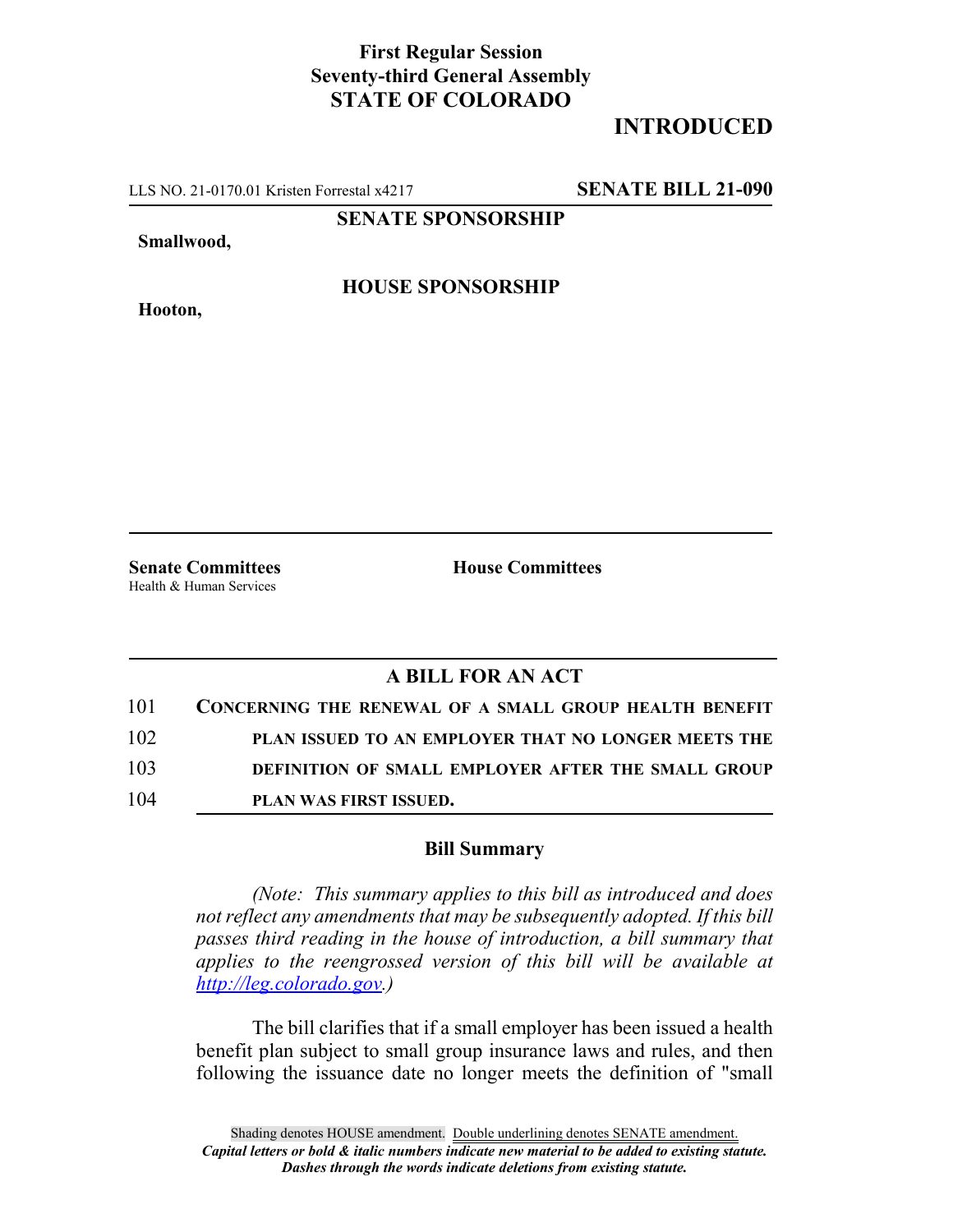employer", the small group insurance laws and rules continue to apply to the plan as long as the employer renews the current health benefit plan. If the employer opts to renew its current plan, the bill requires an insurance carrier to offer the employer the same small group health benefit plan or, if the same plan is no longer available, a similar plan that the carrier offers to other small employers.

The bill requires an insurance carrier to notify the employer that the small group insurance laws and rules will no longer apply if the employer fails to renew the current plan or elects to enroll in a different health benefit plan.

 *Be it enacted by the General Assembly of the State of Colorado:* **SECTION 1.** In Colorado Revised Statutes, 10-16-105.1, **add**  $3 \quad (3.5)$  as follows: **10-16-105.1. Guaranteed renewability - exceptions - individual and small employer health benefit plans - rules.** (3.5) (a) IF A CARRIER ISSUES A SMALL GROUP HEALTH BENEFIT PLAN TO A SMALL EMPLOYER THAT, AT THE TIME THE PLAN WAS ISSUED, WAS A SMALL EMPLOYER BUT SUBSEQUENTLY EMPLOYS MORE THAN ONE HUNDRED ELIGIBLE EMPLOYEES OR OTHERWISE NO LONGER MEETS THE DEFINITION OF A SMALL EMPLOYER, THIS ARTICLE 16 AND ANY RULES PROMULGATED BY THE COMMISSIONER CONCERNING SMALL GROUP HEALTH BENEFIT PLANS CONTINUE TO APPLY TO THE HEALTH BENEFIT PLAN AS LONG AS THE EMPLOYER RENEWS ITS CURRENT SMALL GROUP HEALTH BENEFIT PLAN OR A SIMILAR PLAN 14 OFFERED BY THE CARRIER PURSUANT TO SUBSECTION  $(3.5)(b)$  OF THIS SECTION, IN ACCORDANCE WITH THE RENEWAL REQUIREMENTS APPLICABLE TO OTHER SMALL GROUP HEALTH BENEFIT PLANS SUBJECT TO THIS ARTICLE 16 AND RULES PROMULGATED BY THE COMMISSIONER 18 PURSUANT TO THIS ARTICLE 16.

19 (b) IF A SMALL EMPLOYER WAS ISSUED A SMALL GROUP HEALTH 20 BENEFIT PLAN AND SUBSEQUENTLY EMPLOYS MORE THAN ONE HUNDRED